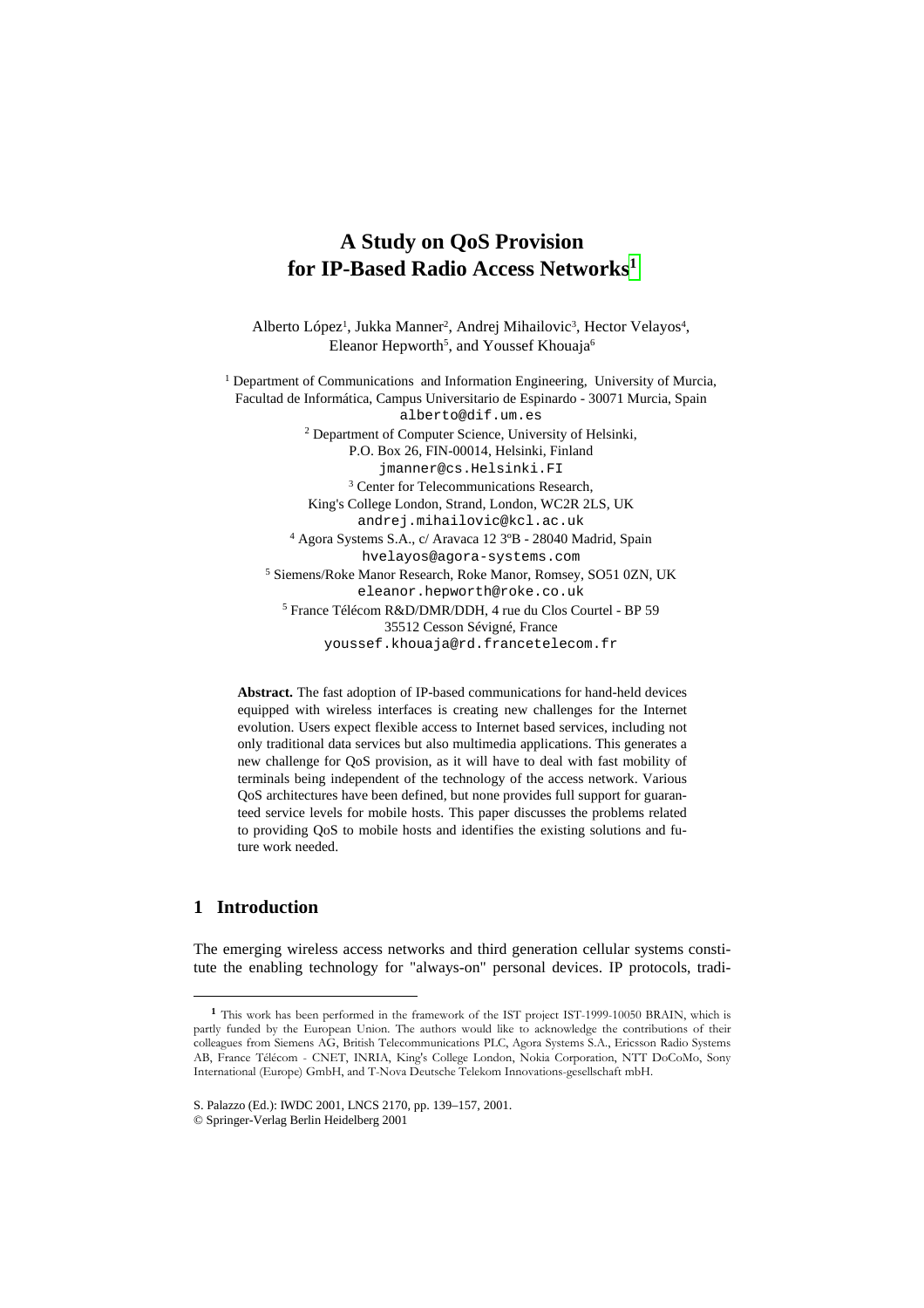tionally developed by the Internet Engineering Task Force (IETF), have mainly been designed for fixed networks. Their behaviour and performance are often affected when deployed over wireless networks.

The telcom world has created various systems for enabling wireless access to the Internet. Systems such as the General Packet Radio Service (GPRS), Enhanced Data Rate for GSM Evolution (EDGE), Universal Mobile Telecommunications System (UMTS) and International Mobile Telecommunications (IMT-2000) are able to carry IP packets using a packet switching network parallel to the voice network. These architectures use proprietary protocols for traffic management, routing, authorisation or accounting, to enumerate some, and are governed by licenses and expensive system costs.

From the QoS point of view, the problems with mobility in a wireless access network and mobility-related routing schemes are related to providing the requested service even if the mobile node changes its point of attachment to the network. Handovers between access points, change of IP-addresses, and mechanisms for the intradomain micro mobility mechanisms may create situations where the service assured to the mobile node cannot be provided, and a violation of the assured QoS may occur. A QoS violation may result from excess delays during handovers, packet losses, or even total denial of service. In the case where the user only requested differentiation according to a relative priority to flows, a short QoS violation may fit within acceptable limits. If the flows were allocated explicit resources, the new network access point and route from the domain edge should provide the same resources.

Several research projects within the academic community, e.g. INSIGNIA [Lee00], and in the industrial community, e.g. ITSUMO [Chen00], have sought to combine mobility with guaranteed QoS. In the BRAIN project [BRAI00], we are envisioning an all IP network, where seamless access to Internet based services is provided to users. By using IETF protocols, we are designing a system that would be able to deliver high-bandwidth real-time multimedia independent of the wireless access network or the wireless technology used to connect the user to Internet. This implies the need for IP mobility support and also end-to-end QoS enabled transport. The provision of QoS guarantees over heterogeneous wireless networks is a challenging issue; especially because over-provisioning is not always possible and the performance of the wireless link is highly variable. We focus our architecture on wireless LAN networks, since these provide high bandwidths but may also create frequent handoffs due to fast moving users - this type of architecture is most demanding in view of mobility management and QoS.

### **2 QoS and Mobility Background**

This sections presents QoS and mobility architectures relevant to the further discussion. We have not covered all existing architectures in or study but at least those considered most important or promising in order to understand completely all the issues concerning QoS and mobility interactions.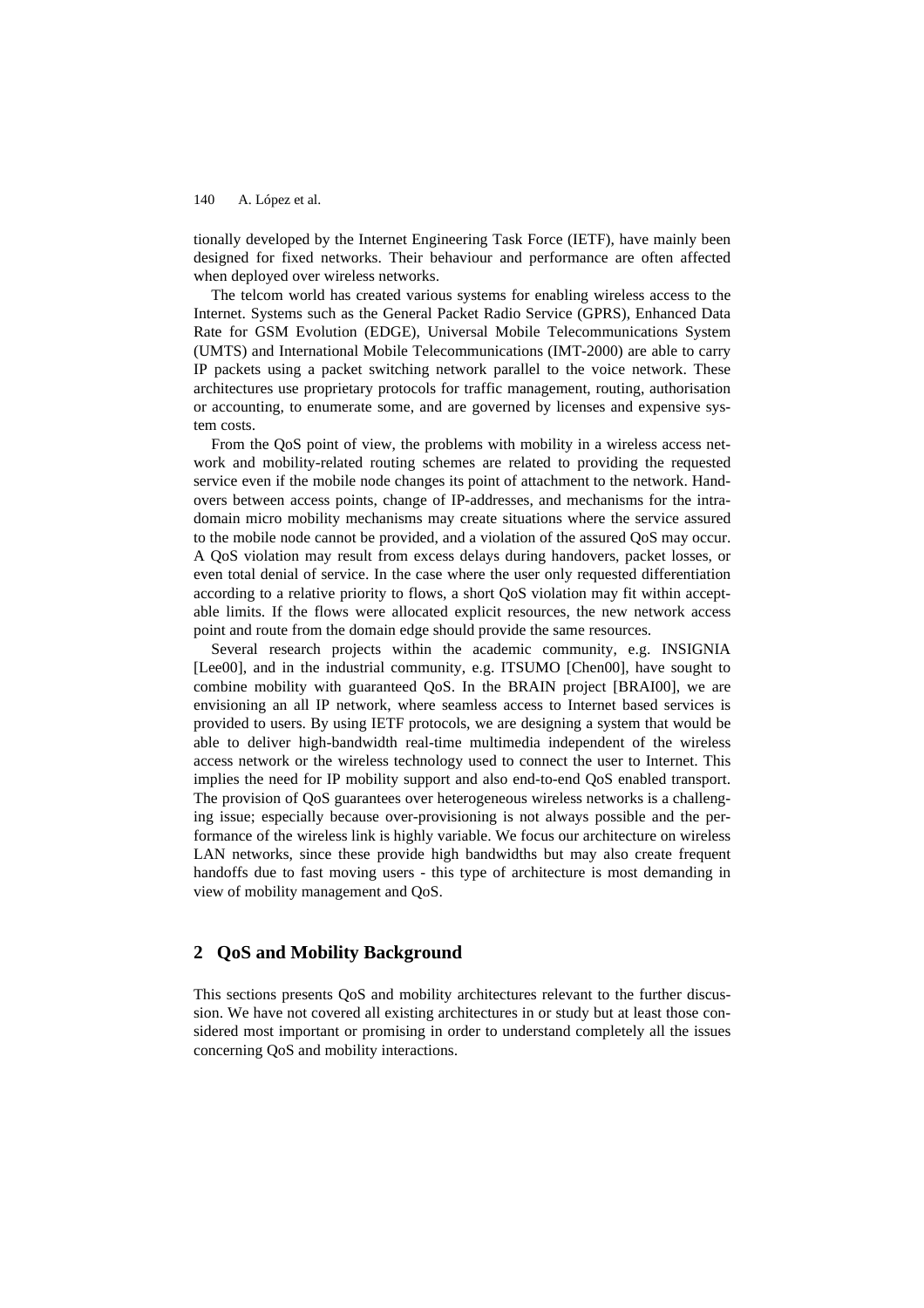In the following discussion, the term mobile node (MN) is used to refer to a mobile host or mobile router. If mobile host (MH) is used, the term mobile router does not apply, and vice versa.

Regarding *QoS* we have considered IETF-presented architectures for providing different levels of services to IP flows, although much work has been done within the academic community and the telcom industry; for example INSIGNIA and ITSUMO are mature proposals for providing QoS to data flows. INSIGNIA has its own in-band signalling mechanism and ITSUMO is based on the DiffServ framework.

The IETF architectures can be classified into three types according to their fundamental operation; the Integrated Services framework [Wroc97] and the Resource Reservation Protocol (RSVP [BZB+97]) provides explicit reservations end-to-end; the Differentiated Services architecture (DiffServ, [BBC+98], [BBGS01]) offers hopby-hop differentiated treatment of packets. There are a number of 'work in progress' efforts, which are directed towards these aggregated control models. These include aggregation of RSVP [BILD00], the RSVP DCLASS Object [Be00] to allow DSCPs to be carried in RSVP message objects, and the operation of Integrated Services over Differentiated Services networks ([Bern00], [WC00]) proposed by the Integrated Services over Specific Link Layer (ISSLL) Working group. On the application level the Real-Time Transport Protocol (RTP, [SCFJ96]) provides mechanisms for flow adaptation and control above the transport layer.

For *Mobility Management* we have based or study on an analytical method we call the Evaluation Framework [EMS00], which has been adopted for facilitating detailed analysis and comparative evaluation of mobility protocols. This framework facilitates the selection of the most promising candidates for mobility management and introduce a categorisation for distinguishing protocols and their associated purposes. This analysis is closely related to QoS development, since both mobility and QoS protocols are expected to have awareness of certain, if not all, of their functionality.

 For the interaction study we have considered several mobility architectures present today. On the macro-mobility side Mobile IP [Perk00] is the current standard for supporting macroscopic mobility in IP networks and its Ipv6 counterpart, Mobile IP support in IPv6 [JP00], based on the experiences gained from the development of Mobile IP support in IPv4, and the opportunities provided by the new features of the IP version 6 protocol.

For the support of regional mobility we identified two major categories: *Proxy-Agent Architectures (PAA)* which extend the idea of Mobile IP into a hierarchy of Mobility Agents and *Localized Enhanced-Routing Schemes (LERS)* which introduce a new, dynamic Layer 3 routing protocol in a 'localised' area.

In the first group (PAA) examples include the initial Hierarchical Mobile IP [Perk97] and its alternatives, which place and interconnect Mobility Agents more efficiently: Mobile IP Regional Registration [GJP01], Transparent Hierarchical Mobility Agents (THEMA) [MHW+99] and Fast Handoff in Mobile IPv4 [El01]. The new Mobile IP version 6 [JP00] has had some optional extensions by applying a hierarchical model where a border router acts as a proxy Home Agent for the Mobile Nodes. They include "Hierarchical MIPv6 mobility management" [SCEB01] and "Mobile IPv6 Regional Registrations [MP01].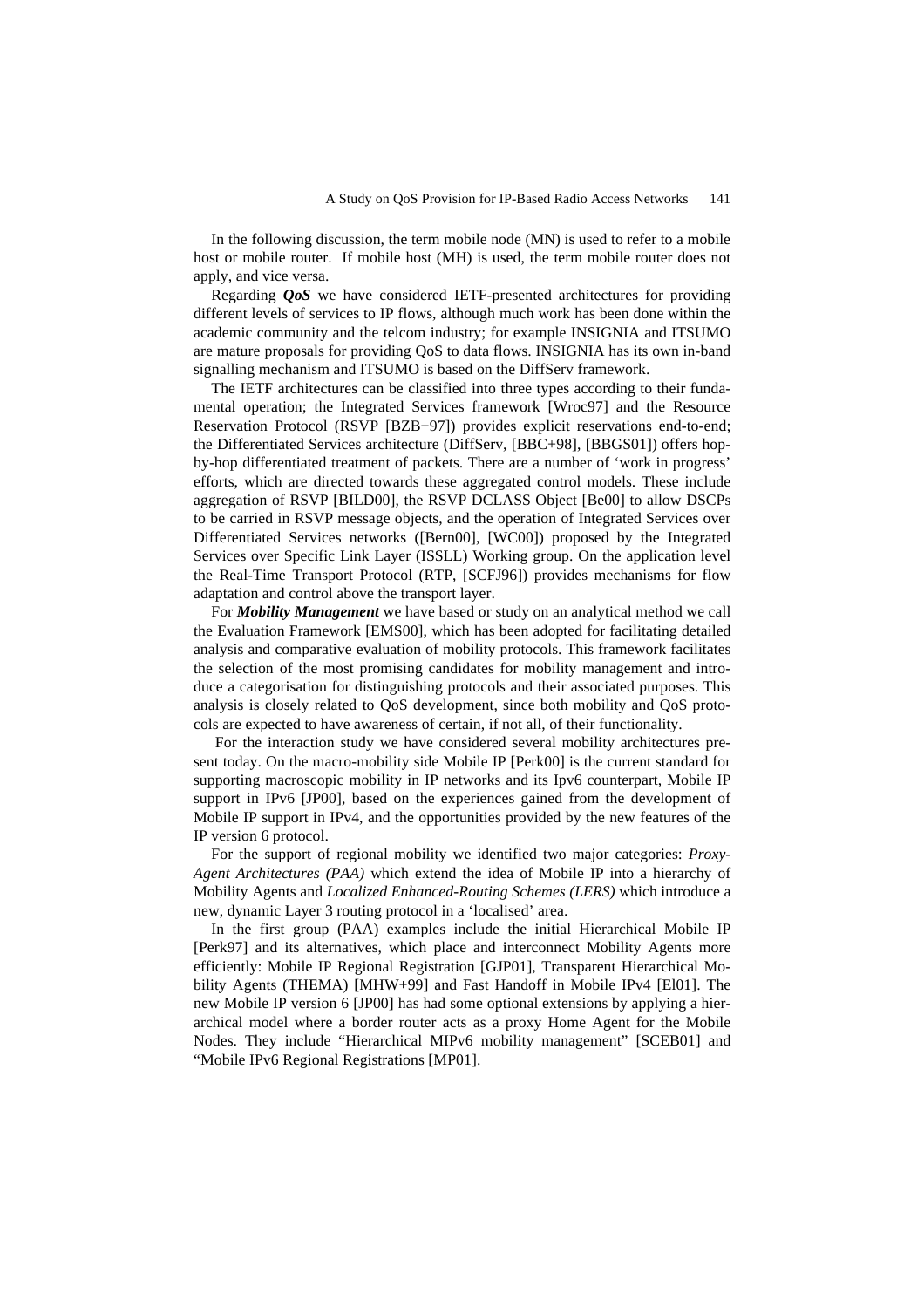#### 142 A. López et al.

In the second group (LERS) there are several distinctive approaches: *Per host forwarding schemes* where soft-state host-specific forwarding entries are installed for each MN (HAWAII [RLT+99], Cellular IP [CGK+00], Cellular Ipv6 [SGCW00]); *Multicast-based schemes* which make use of multicast protocols for supporting pointto-multipoint connections (dense mode multicast-based [SBK95][MB97][TPL99] and the recent sparse-mode multicast-based [MSA00]); and *MANET-based schemes* adapted for mobile ad-hoc networks (MER-TORA [OTC00] [OT01]).

Figure 1 shows some of the many IP mobility protocols, which category they fall into and very roughly how they relate to each other.



**Fig. 1.** Classification of mobility protocols

We will pay special attention to Handover Management, as it is considered one of the most important features of the mobility protocols when considering the interaction with QoS protocol because of the likely re-negotiation of QoS parameters. Handover refers in general to support for terminal mobility wherever the mobile node changes its point of attachment to the network.

We can identify several handover types: A **Layer-2 handover** happens if the network layer is not involved in the handover, **intra-access network<sup>2</sup> handover** when the new point of attachment is in the same access network, **inter-access network** 

 $\overline{a}$ 

<sup>2</sup> Access Network (AN): An IP network, which includes one or more ARs and gateways.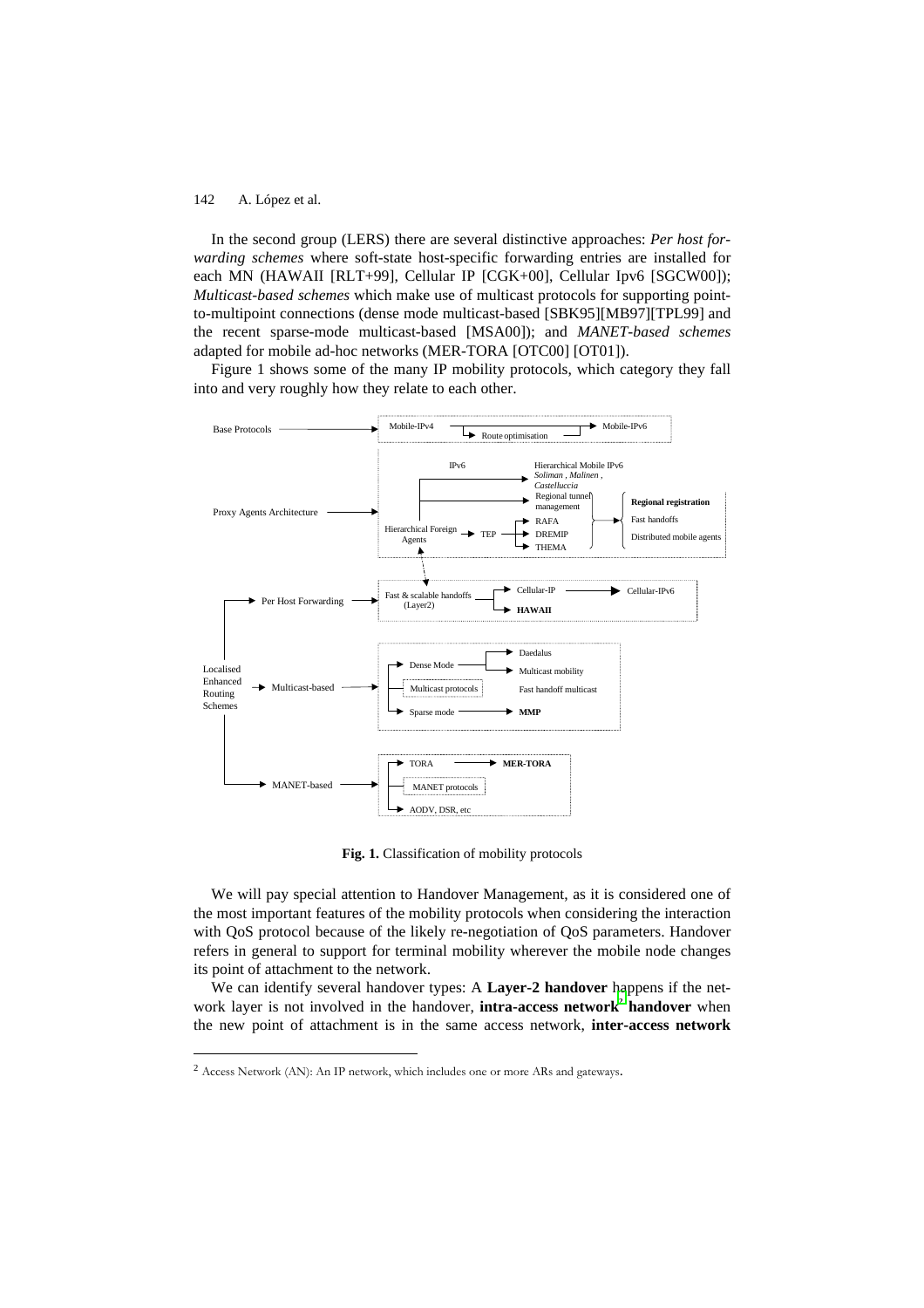**handover** when the new access router is in a different access network. **Horizontal** or **vertical** handover are said to happen if the old and the new access router<sup>3</sup> use the same or different wireless interface (technology) respectively**.**

We can also distinguish three different phases in a handover: the **Initiation Phase**, when the need for a handover (and its initiation) is recognized , the **Decision Phase**, when the best target access router is identified and the corresponding handover is triggered, based on measurements on neighbouring radio transmitters and eventual network policy information, and the **Execution Phase**, when the mobile node has been detached from the old access router and attached to the new one.

In a **planned** handover, contrary to an **unplanned** handover, some signalling messages can be sent before the mobile node is connected to the new access router, e.g. building a temporary tunnel from the old access router to the new access router.

Specific actions may be performed depending on the handover phase. For example, the events may initiate upstream buffering or advance registration procedures at the mobile node. These mechanisms characterize furthermore the handover type: **smooth** handover is a handover with minimum packet loss, **fast** handover allows minimum packet delays and **seamless** handover that is a smooth and fast handover.

### **3 Interaction of Mobility and QoS**

This section discusses the problems related to guaranteeing service levels to mobile nodes. We classify the problem areas into three groups, namely topology related problems (3.1), and macro (3.2) and micro mobility (3.3) related issues. Solutions to these problems are presented in Section 4.

#### **3.1 Depth of Handovers**

 $\overline{a}$ 

We can identify several types of handover situations, which create different amounts of control signalling between different entities; handovers within the same Access Router (AR), between ARs and between access networks. The same physical handover can create different logical handover situations to different MN flows if the flows use different network gateways. Figure 2 shows a sample network topology to illustrate the levels of handovers while a MN moves within and between two networks.

The different levels of handovers create variable load of signalling in the access network. Also, if the QoS architecture has a signalling mechanism, such as RSVP, it adds to the need to signal in certain handover situations.

If the AR node does not change during a handover, the handover control only needs to handle radio resources since the routing paths do not change.

If the AR changes but the gateway stays the same due to similar routing, the handover affects the radio resource availability and the access network resources. In addi-

<sup>3</sup> Access Router (AR): An IP router between an Access Network and one or more access links.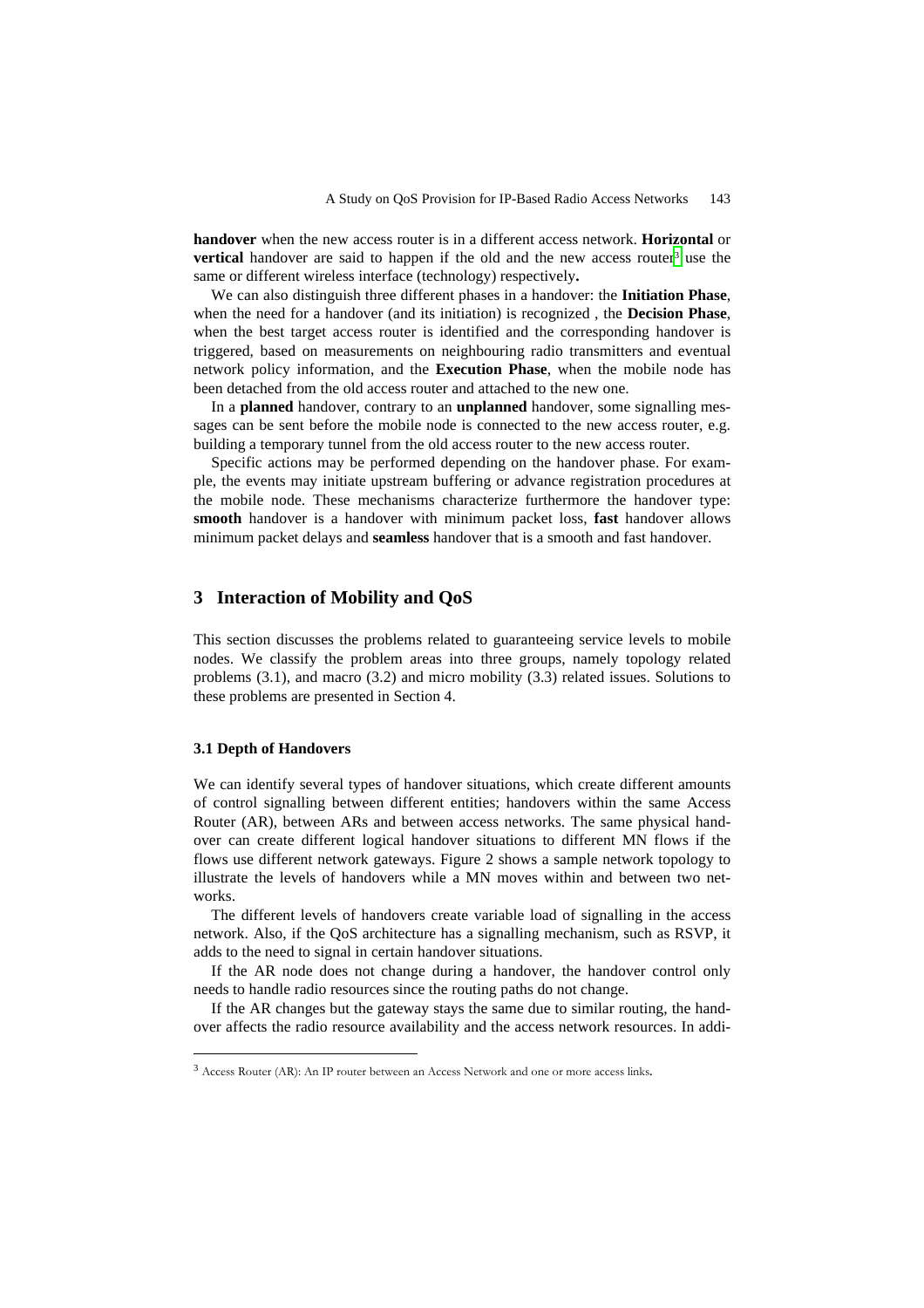tion, the new AR may need to check for admission control at the same time. All RSVP-reservations need to be refreshed.

If the gateway changes, either within the same access network or when the MN changes networks, flows may experience a drop in their QoS until the QoS signalling has updated the nodes on the paths. The time interval during which the MN is not receiving the subscribed QoS needs to be minimized.



**Fig. 2.** Example network topology regarding different handover scenarios

#### **3.2 Macro Mobility Issues**

The first macro-mobility problem arises from the *triangular routing* phenomenon. Packets from the MN usually follow a direct path to the CNs, packets from the CNs are re-routed via the MN's home network to its point of attachment in a foreign network, from where they are forwarded to the MN's current location. Several QoS architectures operate best when packets follow the same route in the forward and reverse direction. Triangular routing can affect the service level guarantees of these schemes.

It is possible to tunnel the upstream flow to follow the downstream using *Reverse Tunnelling* [Mont01]. However, routers in the tunnel may not be able to recognize some encapsulated parameters of the QoS protocols apart from IP addresses. For example, if RSVP packets use the *Router Alert option* to indicate to routers on the path that they require special handling, when RSVP messages are encapsulated with an outer IP header, the Router Alert becomes invisible. Although solutions to this have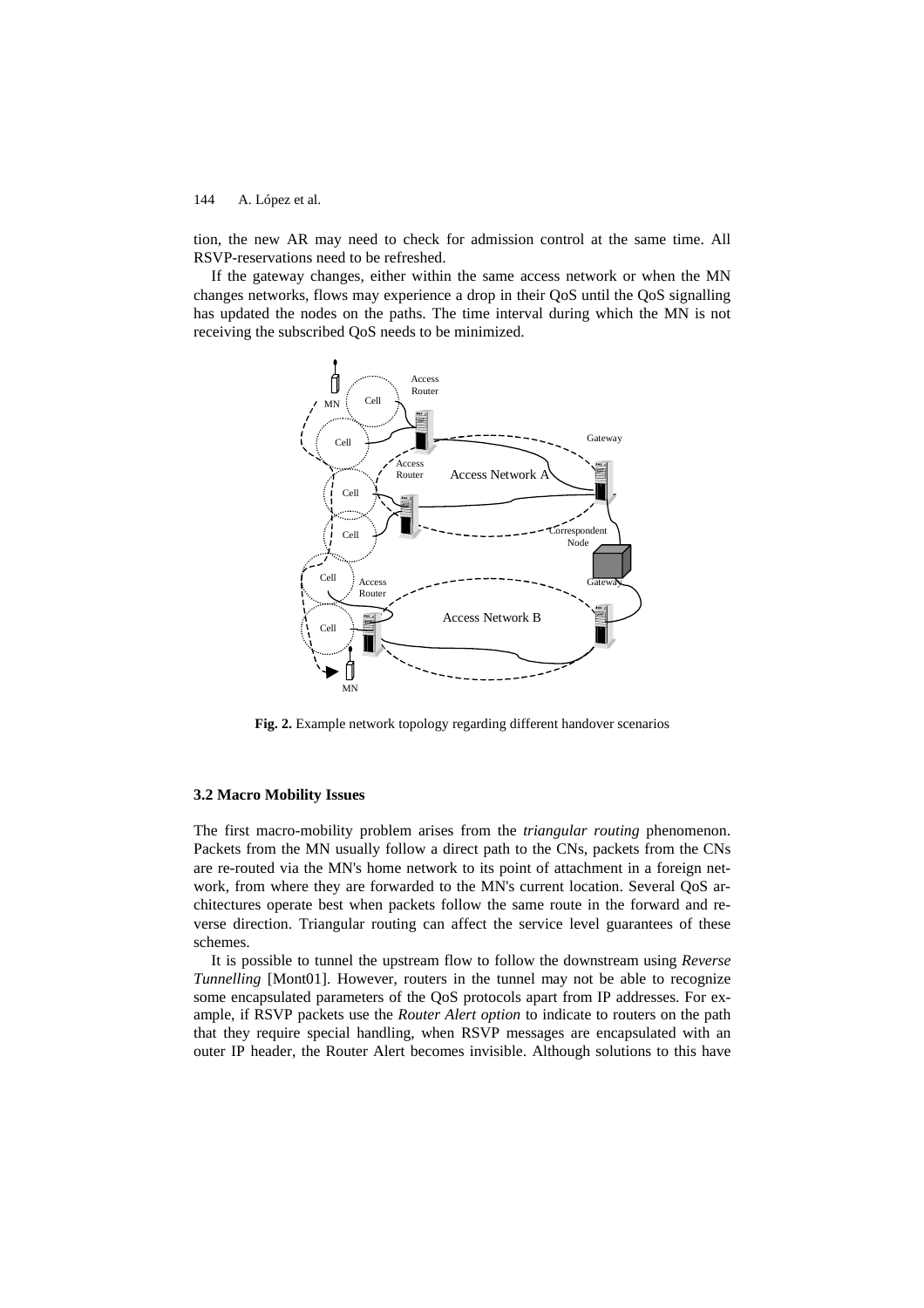been proposed e.g. RSVP extensions to mobile hosts [AA97], they still add complexity to the operation of QoS protocols on mobile environments.

Other main concern for QoS when the host is moving is the time needed to reestablish the routes, and hence, the time needed to re-configure resource management required to provided QoS in the new location. Even in Route Optimisation, transmission of binding updates directly to CNs result in a large update latency and disruption during handover. This effect is greatly increased if MN and HA or CN are separated by many hops in a wide area network. Data in transit may be lost until the handover completes and a new route to the MN is fully established. Route Optimisation (as a protocol specification) however includes Smooth Handoff support using Previous Foreign Agent Notification extension, which can be used to avoid the described disruption.

There are other problems related to signalling load and address management. Highly mobile MNs create frequent notifications to the home agent, which can consume a significant portion of wireless link resources. Since the current Mobile IP standard requires the mobile to change the care-of address (either FA or co-located) at every subnet transition, it is more complex to reserve network resources on an end-toend path between the CN and the mobile. For example, if RSVP is used, new reservations over the entire data path must be set up whenever the care-of address changes. The impact on the latency for re-establishment of the new routes is critical for QoS assurances.

#### **Mobile IPv6**

Mobile IPv6 makes use of the new features provided by IPv6 protocol. They help to solve most of the problems discussed above which arise with the use of Mobile IP in IPv4 networks. For example *Route Optimisation* is included in the protocol, and there are mechanisms for movement detection that allow a better performance during handover. The *Routing Header* avoids the use of encapsulation, reducing overhead and facilitating, for example, QoS provision.

 Although the Mobile IPv6 solution meets the goals of operational transparency and handover support, it is not optimised for managing seamless mobility in large cellular networks. Large numbers of location update messages are very likely to occur, and the latency involved in communicating these update messages to remote nodes make it unsuitable for supporting real-time applications on the Internet. These problems indicate the need for a new, more scalable architecture with support for uninterrupted operation of real-time applications.

#### **3.3 Micro mobility Issues**

The domain internal micro mobility schemes may use different tunnelling mechanisms, multicast or adaptable routing algorithms. The domain internal movement of MNs affects different QoS architectures in different way. IntServ stores a state in each router; thus a moving mobile triggers local repair of routing and resource reservation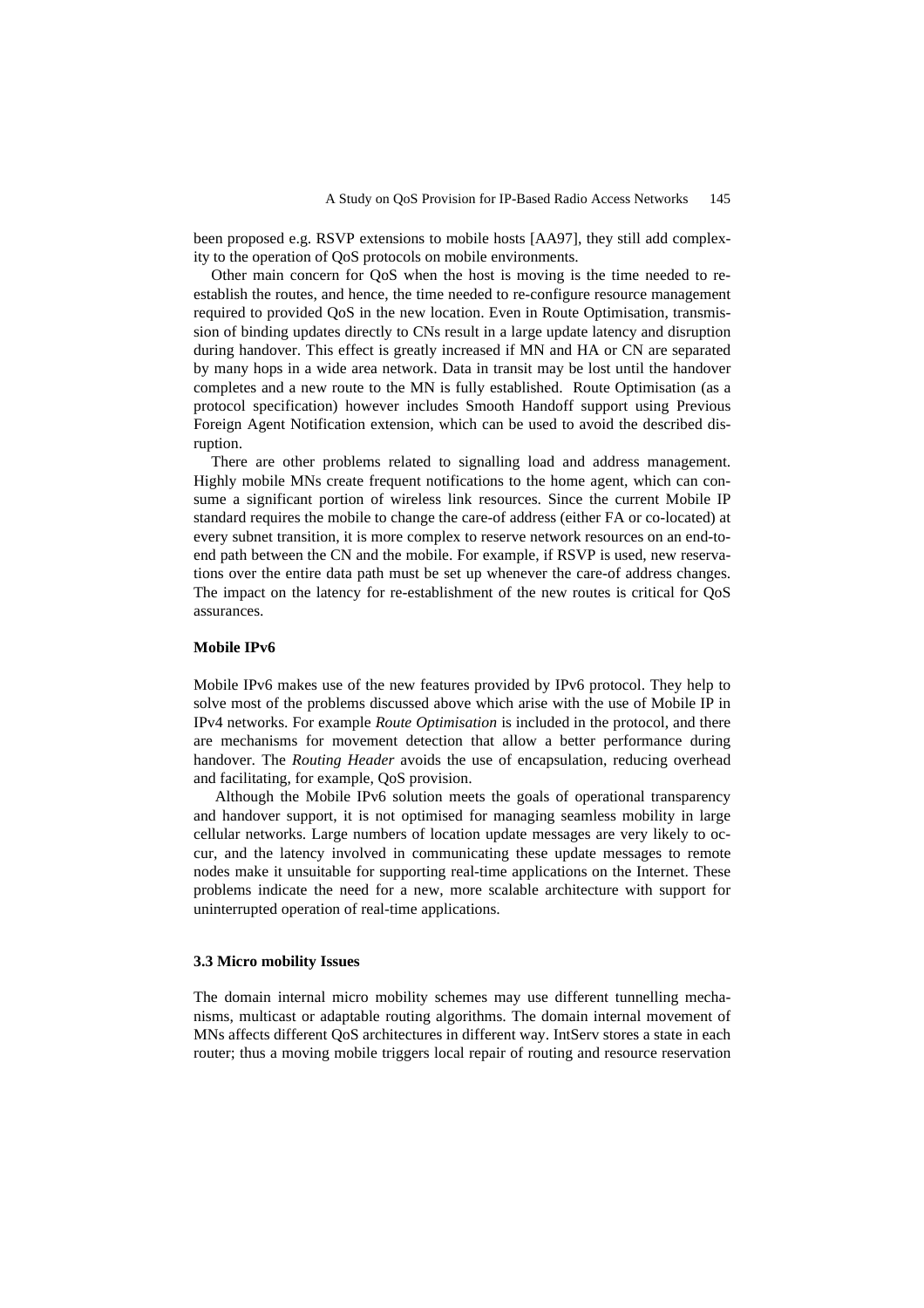within the network. DiffServ on the other hand has no signalling mechanism, which means that no state needs to be updated within the network, but the offered service level may vary. At least the following design decisions of a micro mobility protocol need to be considered when combining mobility and QoS architectures within a network:

- the use of tunnelling hides the original packet information and hinders Multi-Field classification,
- changing the MN care-of-address during the lifetime of a connection,
- multicasting packets to several access routers consumes resources,
- having a fixed route to the outer network (always through the same gateway) is less scalable,
- adaptability and techniques (speed and reliability) to changing routing paths,
- having an optimal routing path from the gateway to the access router and
- support for QoS routing.

Multicast approaches can have ill effects on the resource availability, for example, because the multicast group can vary very dynamically. The required resources for assured packet forwarding might change rapidly inside the domain, triggering different QoS-related control signalling and resource reservations.

The use of tunnelling can affect the forwarding of QoS-sensitive flows since the original IP-packet is encapsulated within another IP-packet. However, as long as the tunnel end-points are capable of provisioning resources for the tunnelled traffic flows, the agreed QoS level need not be violated. Tunnelling has the advantage that multiple traffic flows can be aggregated onto a single reservation, and there is inherent support for QoS routing. Micro-mobility schemes that rely on explicit per-host forwarding information do not have such simple support for QoS routing, because there is only one possible route per host. Both IntServ and DiffServ have been extended to cope with tunnelling ([TKWZ00], [Bla00]) and the changes to the IP-address ([MH00]). Some coupling of the macro and micro mobility protocols and the QoS architecture may still be needed to ensure an effective total architecture.

# **4 Solutions**

This section identifies various schemes for providing parts of an all-inclusive support of QoS-aware mobility. A full support of mobile terminals with QoS requirements can be accomplished by a combination of these schemes.

# **4.1 Strict Shaping at Network Edges**

Network operators already intercept each packet arriving from an external network and decide whether the packet can be allowed into the core network. This admission control is performed by a node called the firewall and is based on IP addresses and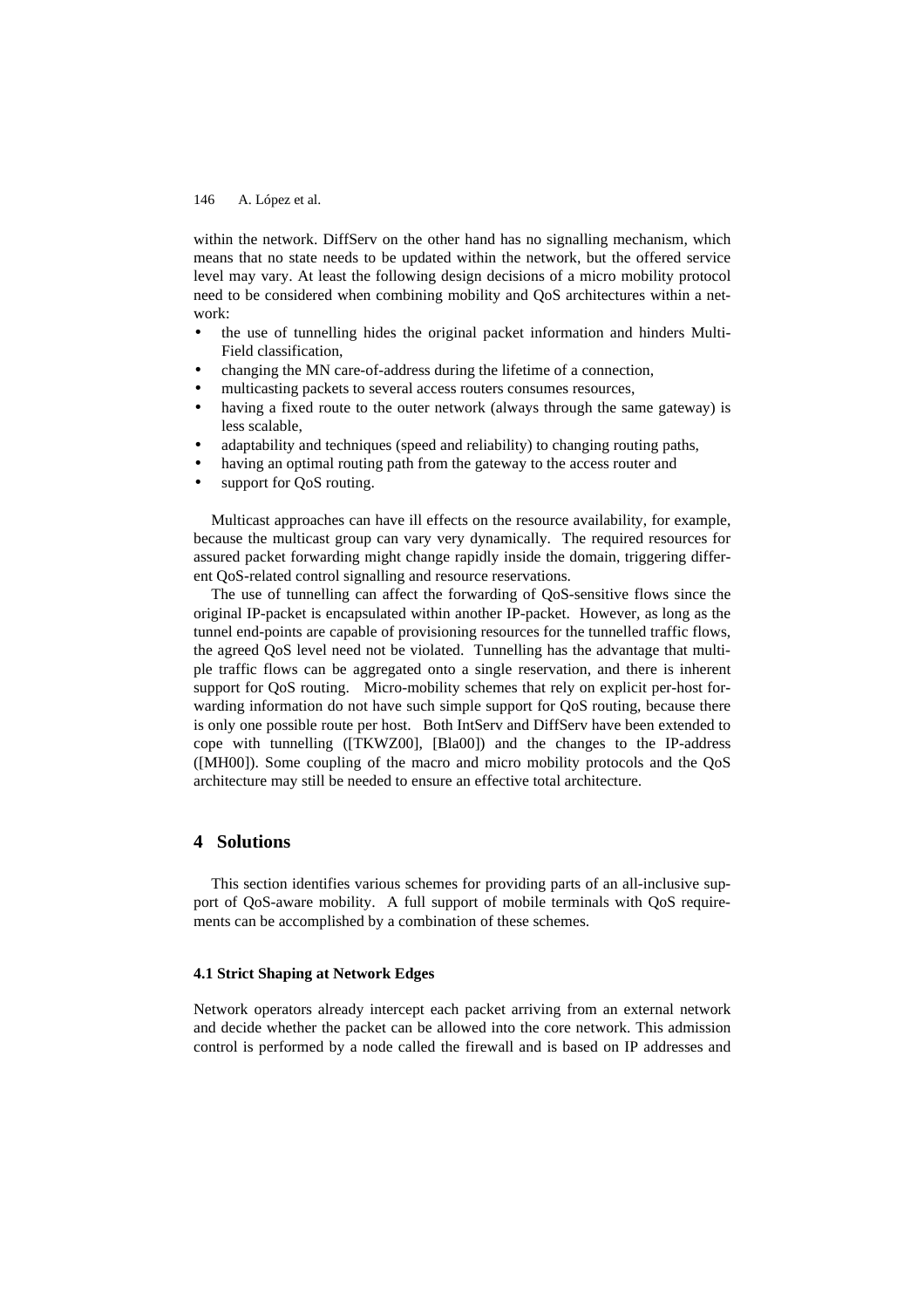port numbers e.g. identifying applications. Firewalls are typically deployed for security reasons and usually scan both incoming and outgoing packets.

The firewall operation can be modified by using different rules for performing the admission control. Instead of just preventing known security problems, the edge nodes would use defined bandwidth and QoS policies on a per-flow basis for controlling the traffic admitted into the network. Both the access routers and the gateways perform the admission control, the former for flows originating from mobile nodes and the latter for flows emerging from external networks.

When a previously unknown packet arrives, the edge node will check for the Service Level Agreement (SLA) and policies stored for the particular MN being contacted. A central bandwidth broker is in charge of the policy management, and once it receives a request from an edge node, it checks its databases for the proper forwarding rules and returns them to the edge node. Adjusting the load created by best-effort traffic is vital.

This method can be used to adjust the load admitted into each service class, if the network is operating with aggregate service classes, and not per-flow, as with RSVP. This can decrease the network load and thus allow for smoother handovers, especially if the traffic belonging to the best-effort class is not consuming all leftover capacity. Therefore, there is enough bandwidth left to support moving terminals.

The access routers should not need to make the primary policing decisions when the arriving load exceeds the capacity of the forward link. If we allow downlink traffic to flood the access network, mobility management schemes are affected. A bandwidth broker could be used to co-ordinate the access network resources and configure the gateways to drop excess traffic.

#### **4.2 Coupling of Micro-mobility and QoS**

In order to improve the behaviour of reservation-based QoS, as defined in the Integrated Services architecture [BCS94], in the dynamic micro-mobile environment, the QoS and micro-mobility mechanisms can be coupled to ensure that reservations are installed as soon as possible after a mobility event such as handover. Reservations are installed using a QoS signalling protocol, the most widely adopted of which is RSVP, which will be used in the following discussions as an example of an out-of-band soft state mechanism. In this study we present three levels of coupling over three different micro-mobility architectures: *proxy agent architectures*  [CB00][GJP01][MS00b][MP01], *MANET-based scheme*s [OTC00] and *per-host forwarding schemes* [SGCW00][RLT+99][KMTV00]. The three scales of coupling presented for consideration are described on the following sections.

### **4.2.1 De-coupled**

In the de-coupled option, the QoS and micro-mobility mechanisms operate independently of each other and the QoS implementation is not dependent on a particular mo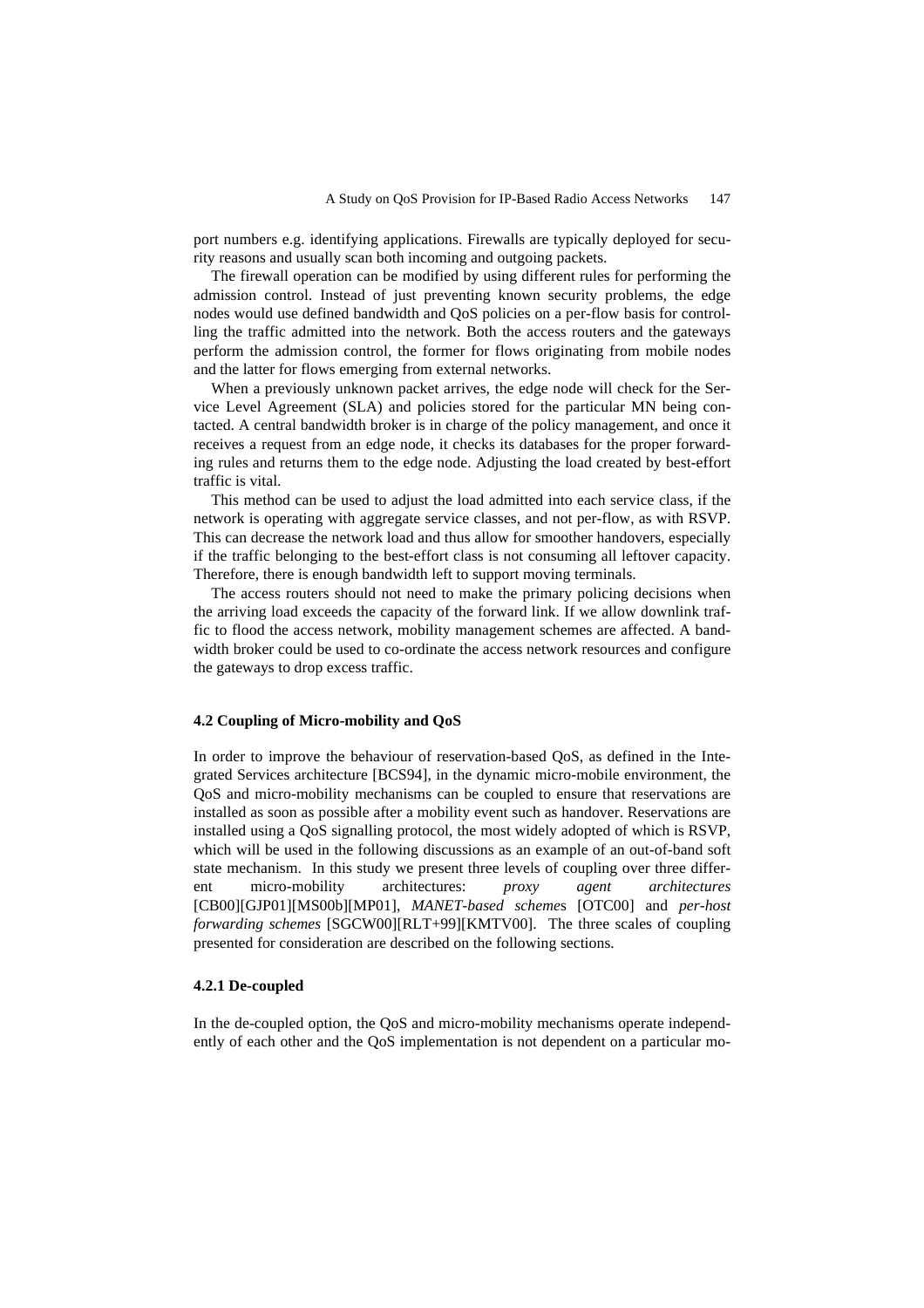bility mechanism. Changes in network topology are handled by the soft-state nature of the reservations.

After a mobility event, the QoS for the traffic stream will be disrupted while until a new reservation is installed via refresh messages between the node where the old route and new route intersect, known as the crossover router (figure 3), to the new access router (NAR). The reservation between the crossover router and the old access router (OAR) cannot be explicitly removed, and must be left to timeout, which is not the most efficient use of network resources. This will occur every time the MN moves AR, which may be many times during one RSVP session, and can lead to poor overall QoS for an application.

These problems are common to all micro-mobility schemes.



**Fig. 3.** Concept of a crossover router

### **4.2.2 Loosely Coupled**

The loosely coupled approach uses mobility events to trigger the generation of RSVP messages, which distribute the QoS information along new paths across the network. The RSVP messages can be triggered as soon as the new routing information has been installed in the network. This mechanism is the Local Path Repair option, and is outlined in the RSVP specification [BZB+97] and has the effect of minimising the disruption to the application's traffic streams because there is a potentially shorter delay between handover and reservation set up. It also avoids the problem of trying to install a reservation across the network before the routing update information has been propagated. The latency for installing the reservation can also be reduced by localising the installation to the area of the network affected by the change in topology, i.e. between the crossover router and the NAR. The areas of the network affected by the topology change can have reservations installed across them almost immediately, instead of having to wait for the update to travel end-to-end, or for the correspondent node to generate a refresh message for reservations to the MN. In the case where the QoS must be re-negotiated, however, end-to-end signalling is required. The old reservation should be explicitly removed, freeing up unused resources immediately.

However, the loosely coupled approach requires additional complexity within the inter-mediate network nodes to support the interception and generation of RSVP messages when the router is acting as the crossover node. Another disadvantage is that bursts of RSVP signalling messages are generated after handover to install multi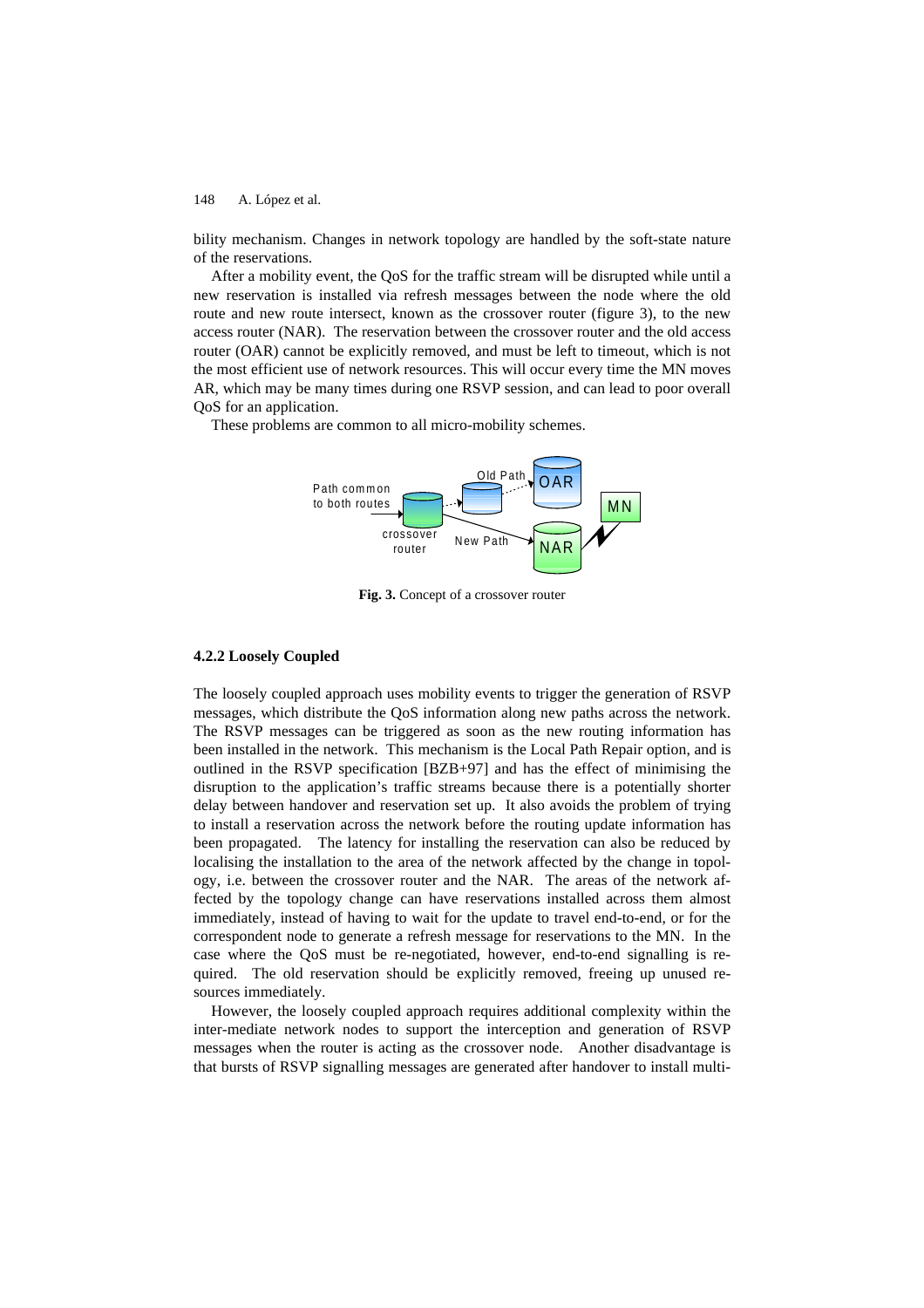ple reservations. This does not happen in the de-coupled case, because the reservation signalling messages are generated when refresh timers expire, not by the same triggering event.

In the **proxy agent architectures** the loosely coupled approach ensures that the reservation is not installed until the registration information generated by the MN has propagated across the network. In **MANET based schemes** and the **per-host forwarding schemes,** the loosely coupled ensures that the new routing information has been distributed into the network before attempting to install the reservation. The reservation is installed in the network as soon as the route to the MN is stable without having to wait until the next timeout to send QoS messages.

#### **4.2.3 Closely Coupled**

The closely coupled uses the same signalling mechanism to propagate the mobility and QoS information, either as an extension to the QoS/MM signalling protocol or via a unique QoS-routing protocol. This approach minimizes the disruption to traffic streams after handover by ensuring that the reservation is in place as soon as possible after handover by installing routing and QoS information simultaneously in a localised area. It also provides a means to install multiple reservations using one signalling message. The reservation along the old path can also be explicitly removed.

In the **proxy agent architectures**, support for the opaque transport of QoS information in the registration messages is provided, and is interpreted by the mobility agents. This allows the MN to choose a mobility agent based on the available resources and provides a degree of traffic engineering within the network. In the **MANET-based** and **per-host forwarding schemes**, the messages that install the host-specific routing information in the network also transparently carry opaque QoS information. The reservations are installed at the same time as the routing information, minimizing the disruption to the traffic flows.

#### **4.2.4 Comparison of Approaches**

Coupling reservations with micro-mobility mechanisms allow reservation set up delays to be minimised and packet loss reduced. Reservations along the new path can be installed faster because QoS messages can be generated as soon as the new route is established, reducing the disruption to the data flows. Also scalability and overhead are improved because a minor number of update messages are sent or they are localised to only the affected areas of the network. Moreover, it ensures that the request for a QoS reservation only occurs when there are valid routes to the MN in the network.

The closely coupled approach requires support from particular micro-mobility mechanisms so that the opaque QoS information can be conveyed across the network. This has the consequence that the QoS implementation will be specific to a particular micro-mobility mechanism, and extensions to the micro-mobility protocol may be needed to support the required functionality. However, the closely coupled approach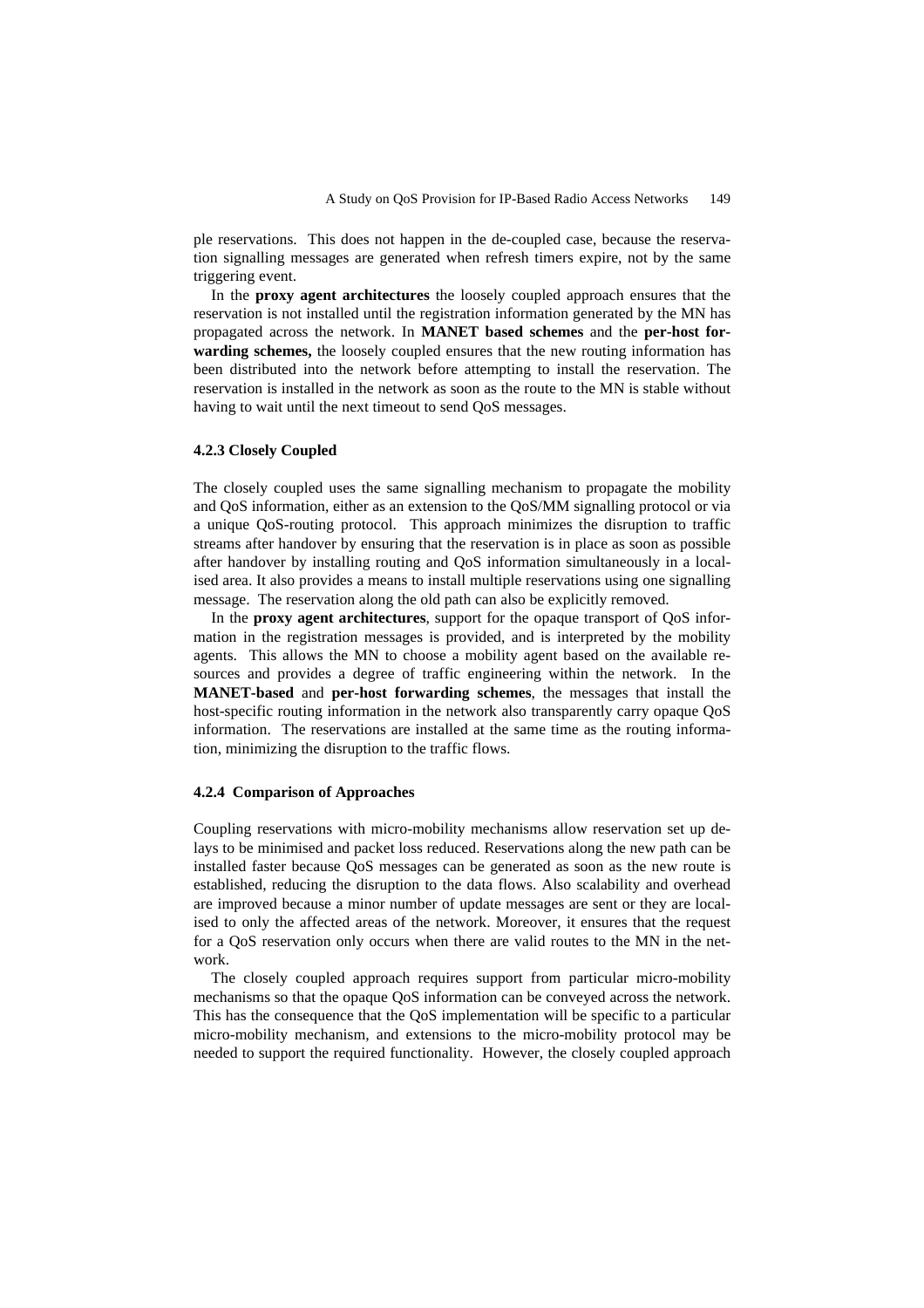maintains consistency between the reservation and the routing information within the network, and can reduce the amount of signalling required to set-up multiple reservations.

The choice between whether to use the loosely coupled approach or the closely coupled approach is a trade-off between a QoS solution that is tied to a micromobility protocol and the performance advantage close coupling provides. The closely coupled approach potentially provides improvements in performance and efficiency, but at the expense of additional complexity and loss of independence from the underlying micro-mobility mechanism.

### **4.3 Advance Reservations**

The mobile host may experience wide variations of quality of service due to mobility. When a mobile host performs a handover, the AR in the new cell must take responsibility for allocating sufficient resources in the cell to maintain the QoS requested (if any) by the node. If sufficient resources are not allocated, the QoS needs may not be met, which in turn may result in premature termination of connections.

It is clear that when a node requests some QoS it is requesting it for the entire connection time, regardless of whether it is suffering handoffs or not. The currently proposed reservation protocol in the Internet, RSVP, implements so-called *immediate reservations*, which are requested and granted just when the resources are actually needed. This method is not adequate to make guaranteed reservations for mobile hosts. To obtain mobility independent service guarantees a mobile host needs to make *advance resource reservations* at the multiple locations it may possibly visit during the lifetime of the connection.

There are a number of proposals for advanced reservations in the Internet Community that can be classified into two groups, depending on the techniques they use:

- *Admission control priority*
- *Explicit advanced reservation signalling*

Those groups are not necessarily distinct, as both approaches could be used together. Admission control strategies are transparent to the mechanism using explicit advanced reservations, other than when a request is rejected.

### **4.3.1 Admission Control Priority**

It is widely accepted that a wireless network must give higher priority to a handover connection request than to new connection requests. Terminating an established connection from a node that has just arrived to the cell is less desirable than rejecting a new connection request. *Admission control priority based mechanisms* rely on this topic to provide priorities on the admission control to handover requests without significantly affecting new connection requests.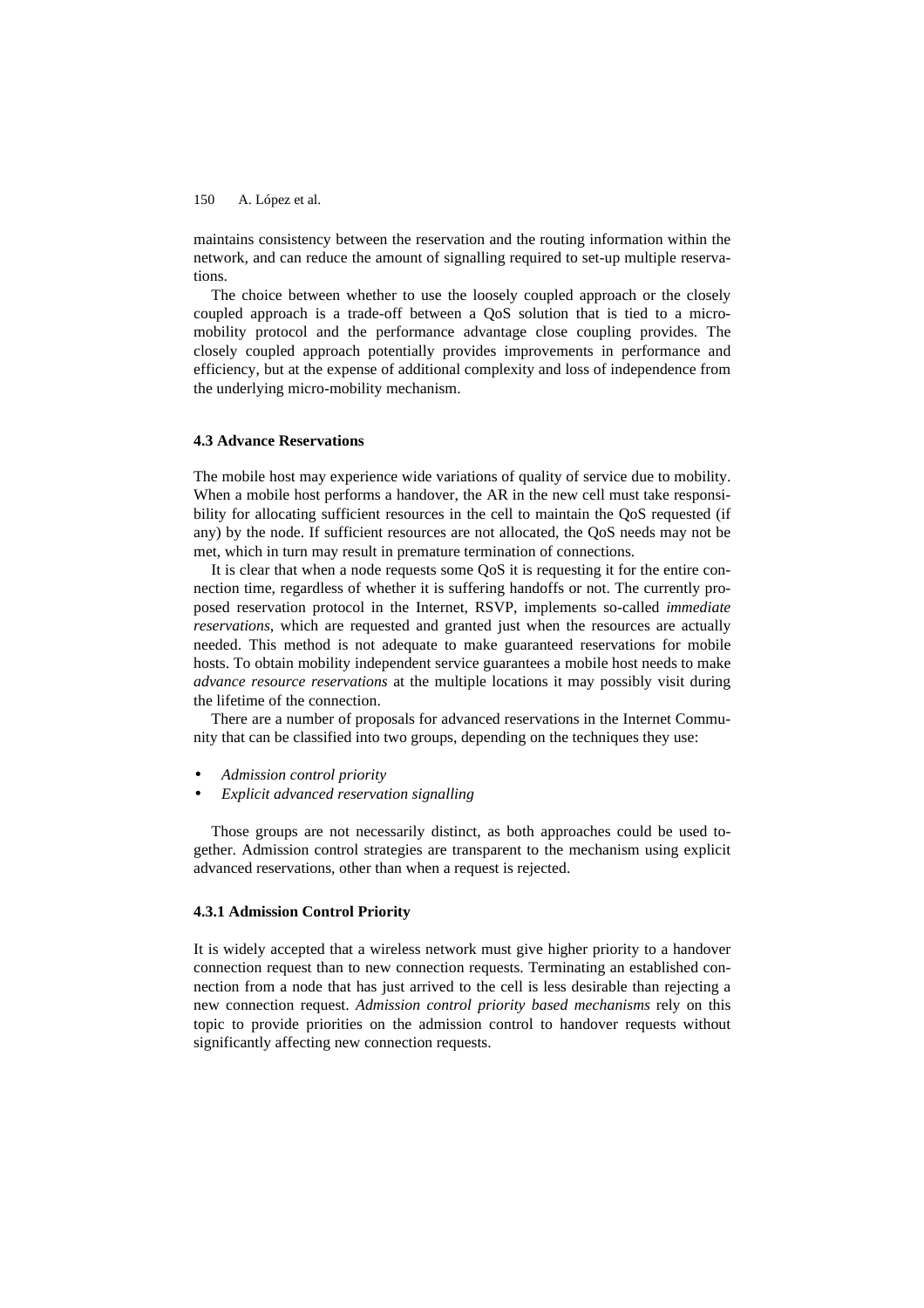The basic idea of these admission control strategies is to reserve resources in each cell to deal with future handover requests. The key here is to effectively calculate the amount of bandwidth to be reserved based on the *effective bandwidth* [EM93] of all active connections in a cell and the effective bandwidth of a new connection request.

There are a number of different strategies to do this:

- **Fixed strategy**: One simple strategy is to reserve a fixed percentage of the AR's capacity for handover connections. If this percentage is high, adequate capacity will most likely be available to maintain the QoS needs of handover connections, but at the expense of rejecting new connections.
- **Static Strategy:** the threshold values are based on the effective bandwidths of the connection requests. There is a fraction of bandwidth reserved for each of the possibly traffic class. This fraction may be calculated from historic traffic information available to the AR.
- *Dynamic Strategy:* each AR dynamically adapts the capacity reserved for dealing with handover requests based on connections in the neighbouring cells. This will enable the AR to approximately reserve the actual amount of resources needed for handover requests and thereby accept more new connection requests as compared to in a fixed scheme. Such dynamic strategies are proposed and evaluated in [NS96] and [YL97].
- *Advanced Dynamic Strategy*: this strategy assumes an analytical model where handover requests may differ in the amount of resources they need to meet their QoS requirements, and therefore it is more suitable for multimedia applications. A proposal for this strategy is described in [RSAK99].

This kind of admission control strategy can be used on statistically access control as the one performed on non hard guaranteed QoS provision, such as some DiffServ PHBs or Controlled Load on IntServ model. It is not enough for hard guarantees in all paths followed by a mobile node.

### **4.3.2 Explicit Advanced Signalling**

Admission Control strategies are not enough to accommodate both mobile hosts that can tolerate variations in QoS and also those that want mobility independent service guarantees in the same network. To obtain good service guarantees in a mobile environment, the mobile host makes resource reservations at all the locations it may visit during the lifetime of the connection. These are known as *advanced reservations*.

There are a number of different approaches for advanced reservation in the literature. We present here two of the most relevant for supporting Integrated Services (MRSVP [TBA98]) and other for supporting Differentiated Services (ITSUMO approach [Chen00]).

### **MRSVP**

Mobile RSVP introduces three service classes to which a mobile user may subscribe: *Mobility Independent Guarantees* (MIG) in which a mobile user will receive guaran-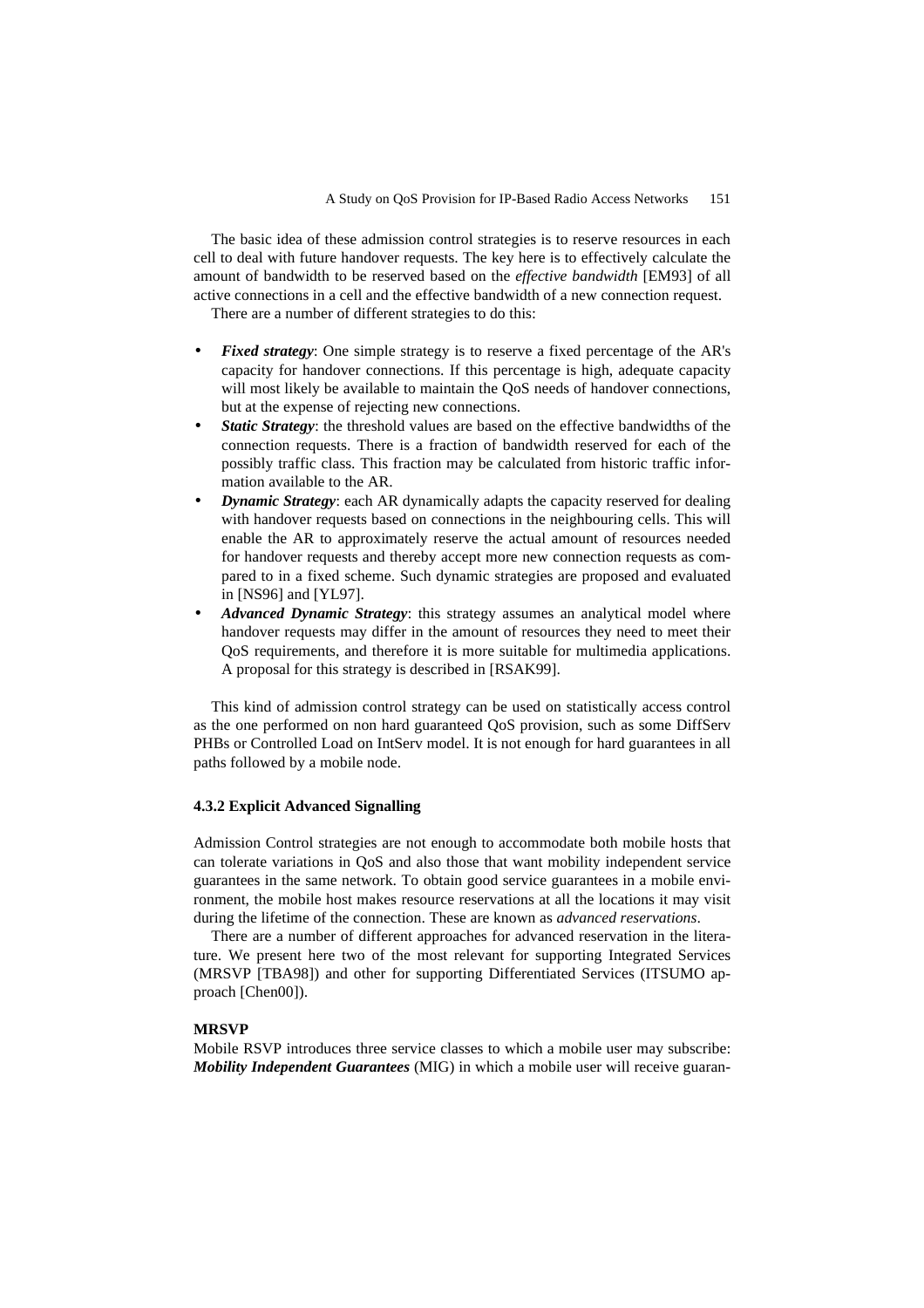teed service, *Mobility Independent Predictive* (MIP) in which the service received is predictive and *Mobility Dependent Predictive* (MDP) in which the service is predictive with high probability.



**Fig. 4.** MRSVP advanced reservations.

MRSVP allows the mobile node to make advance resource reservation along the data flow paths to and from the locations it may visit during the lifetime of the connection. These are specified in the Mobility Specification (MSPEC) as shown in figure 4. The advance determination of the set of locations to be visited by a mobile node is an important research problem, although several mechanisms have been proposed to approximately determine them by the network.

Two types of reservations are supported in MRSVP: active and passive. A mobile sender makes an *active* reservation from its current location and it makes *passive* reservations from the other locations in its MSPEC. To improve the utilization of the links, bandwidth of passive reservations of a flow can be used by other flows requiring weaker QoS guarantees or best effort service. However, when a passive reservation becomes active (i.e. when the flow of the mobile node who made the passive reservation moves into that link), these flows may be affected.

### **ITSUMO Approach**

The ITSUMO approach has a different philosophy on advanced reservations. Although the mobile node itself has to explicitly request a reservation and specify a mobility profile, the advanced reservation is 'made' by Global QoS Server (GQS) on its behalf. Based on the local information and the mobility pattern maybe negotiated in the SLS, the QGS envisions how much bandwidth should be reserved in each QLN (QoS Local Node). The QGS then updates periodically the QLNs likely to be visited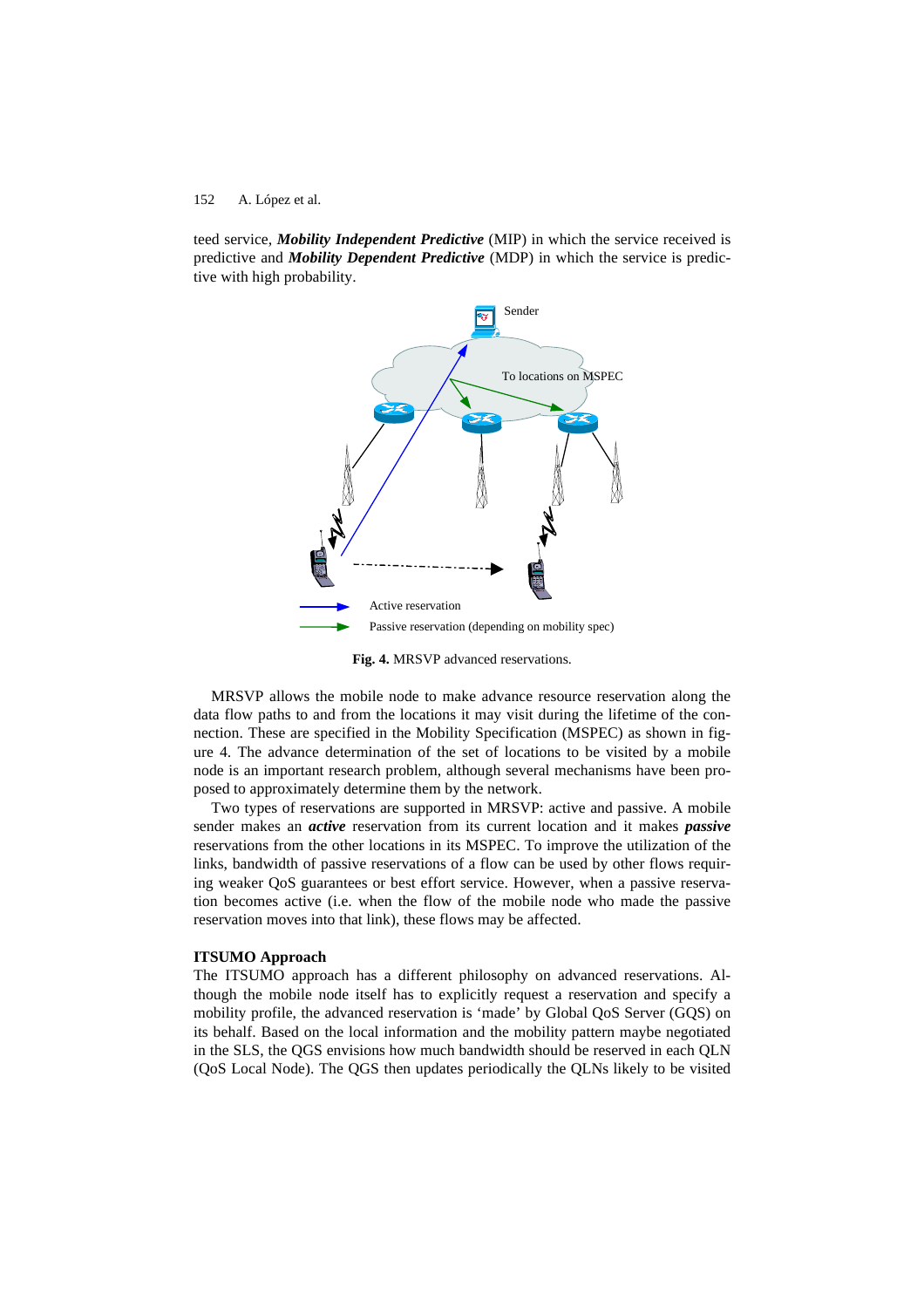by MN. Rather than actively reserving resources in each of the access points, this scheme it is likely that either a passive reservation (utilized for best effort traffic) or an "handover guard band" could be used.

The clear difference with the previous approach is that advanced reservation in MRSVP has to be signalled by the mobile node explicitly to every station according to its mobility pattern. This mobility pattern is known and processed by it. In the ITSUMO approach this information is updated periodically by the QGS, according to the mobility pattern informed by the MN but processed on the QGS. So it could be said that MN relies the explicit advanced reservation in the QGS (figure 5).



**Fig. 5.** ITSUMO advanced reservations

#### **4.4 Pre-handover Negotiations**

Pre-handover negotiations associate the change to a new cell to the actual resource availability in the new cell, as opposed to advance reservation schemes. When the network or the mobile node deems that a handover should occur, the access router can request some indication of resource availability from neighbouring access routers.

This needs support from the convergence layer between the IP-layer and the link layer. The link layer would need to communicate the overall resource availability of an access point in order to let the IP-layer to make a decision about a possible handover. Also an indication of a forthcoming handover is needed.

Initially, context transfer would enhance handovers between access routers, allowing access routers to communicate directly or through the MN, the QoS and other contexts of a moving MN. A further refinement to the scheme would allow both ac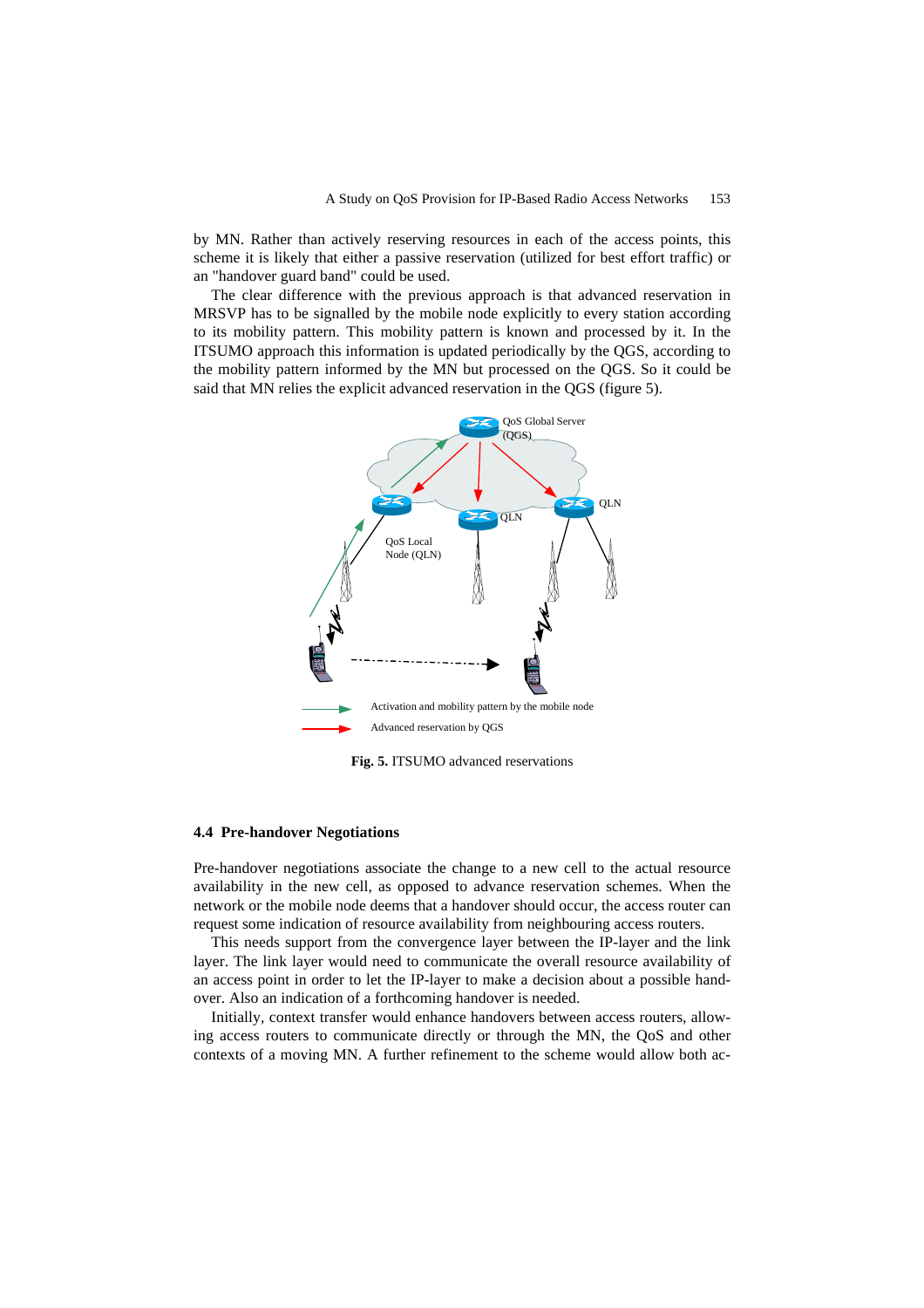cess router and gateways to communicate the mobile's context during a handover. This would allow to reduce the time during which the mobile has no specific resources allocated to it

### **4.5 Solutions in Third Generation Mobile Communication Systems**

The currently evolving design of the third generation mobile communication systems (3G systems) aims to provide real-time multimedia services in wide area cellular networks [Walk99]. These systems will include a packet switched backbone (PSB) to carry data traffic in the form of IP datagrams, in addition to the traditional circuit switching for voice calls. As the standardization of 3G systems evolves, more and more IETF protocols are incorporated into the architecture. UMTS Release 2000 considers the PSB as an IP backbone using the same protocols as IP fixed networks, while the Radio Access Network (RAN) will use proprietary protocols. For the IPbased data transmission, this RAN is seen as a link layer.

Mobility management and the provision of QoS in 3G systems are still different from IP based fixed networks. Three types of mobility are considered in 3G systems: terminal, personal and service mobility. Service mobility provides the same set of services regardless of the current point of attachment to the 3G network. Personal mobility allows users to receive their personalized service independent of their location in the network. Terminal mobility across different operators is a key requirement in 3G systems. To this end, the support of Mobile IP is being considered with some proposed extensions [Das00]. In essence, the Internet Gateway Serving Node (IGSN) will act as Foreign Agent supporting macro mobility, while the movements of the terminal inside the Universal Terrestrial Radio Access (UTRA) are not visible outside the 3G network. The provision of QoS in 3G systems will incorporate two new features with respect to 2G systems and their evolutions: support for user/application negotiation of UMTS bearer characteristics and standardized mapping from UMTS bearer services to core network QoS mechanisms.

# **5 Conclusion**

In this paper we discussed problems related to mobility and QoS. We deduced that the main problem in this field is following the movement of the mobile host fast enough to minimize the disruption caused to the QoS received by the application traffic flows. Also the depth of the handover signalling and the related QoS control affect the service outcome.

In Section 4 we studied solutions for the interoperability of mobility and QoS. We presented several schemes that provide parts of a total solution to mobile QoS. We discussed performing strict flow shaping at the network edge, coupling of micromobility and QoS protocols, advanced reservations, pre-handover negotiations and context transfer, and the 3G approaches.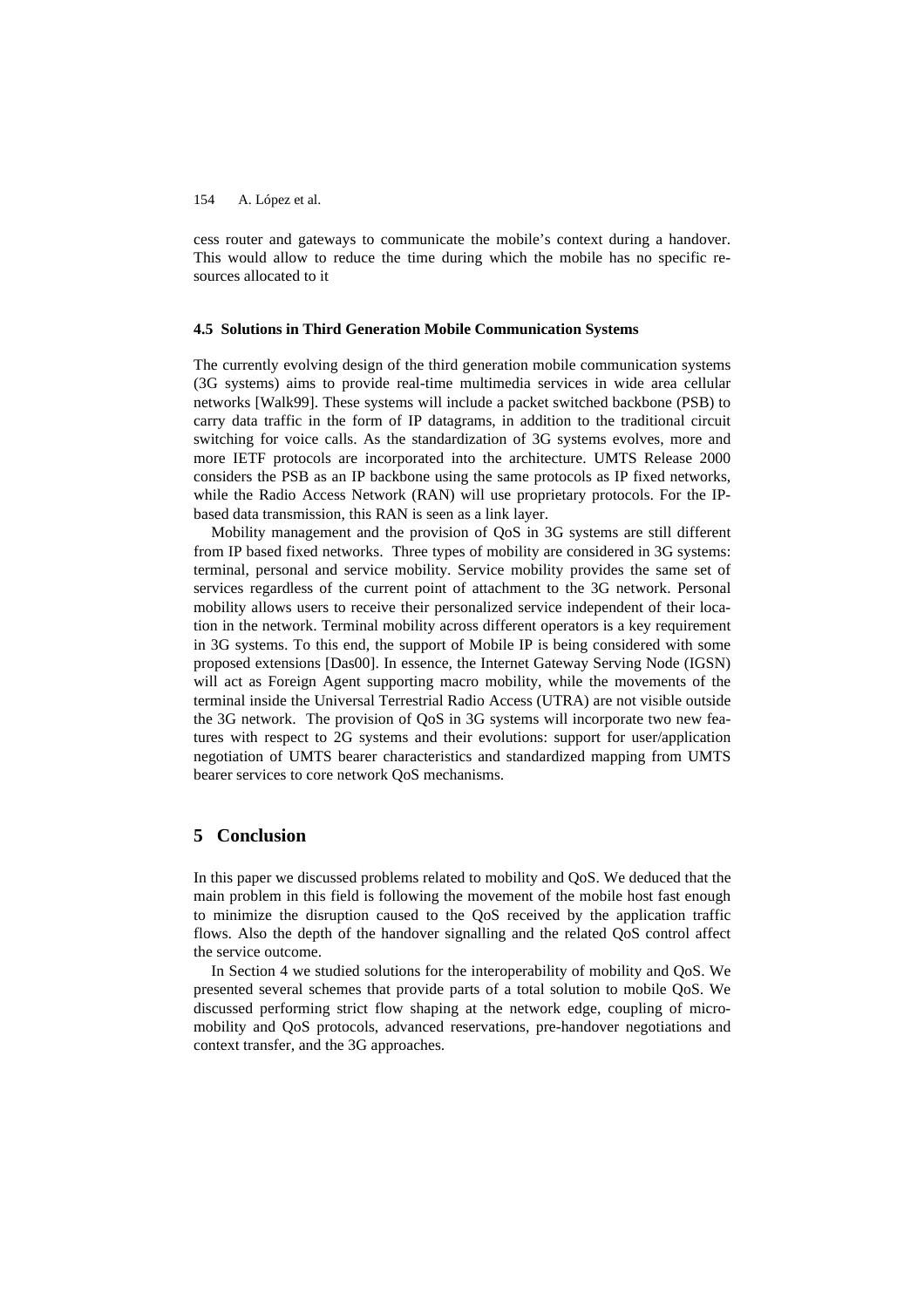It has become apparent that even though there exists several good partial solutions, we still need adaptive applications. Handovers, for example, still cause some disturbance to data streams. RTP can provide to this adaptability. The whole notion of endto-end QoS still seems very distant. It is possible to provide adequate service to mobile hosts in a private access network, but when the corresponding node is behind some wider public network, keeping the promised QoS becomes harder.

A new IETF Working Group, Seamoby, is aiming to provide seamless mobility across access routers and even domains. The work of this group will hopefully lead to better mobility support, especially for the problematic multimedia streams. Part of the work done is on context transfer issues.

### **References**

[AA97] Awduche, D. O., Agu, E., "Mobile Extensions to RSVP", Proceedings of ICCCN'97, Las Vegas, NV, Sep. 1997, p.132-6.

- [BBC+98] Blake, S., Black, D., Carlson, M., Davies, E., Wang,, Z., Weiss, W., "An Architecture for Differentiated Services". Internet Engineering Task Force, Request for Comments (RFC) RFC 2475, Dec. 1998.
- [BBGS01] Bernet, Y., Blake, S., Grossman, D., Smith, A., "An Informal Management Model for DiffServ Routers". Internet Draft (work in progress), February 2001 (draft-ietf-diffservmodel-06.txt).
- [BCS94] Braden, R., Clark, D. Shenker, S., "Integrated Services in the Internet Architecture: an Overview ". Internet Engineering Task Force, Request for Comments (RFC) 1633, June1994.
- [Be00] Bernet, Y., "Format of the RSVP DCLASS Object". Internet Engineering Task Force, Request for Comments (RFC) 2996, November 2000.
- [Bern00] Bernet, Y. et al, "A Framework For Integrated Services Operation Over Diffserv Networks". Internet Engineering Task Force, Request for Comments (RFC) 2998, November 2000.
- [BILD01] Baker, F., Ituralde, C., Le Faucheur, F., Davie, B., "RSVP Reservation Aggregation". Internet Draft (work in progress), April 2001 (draft-ietf-issll-rsvp-aggr-04.txt).
- [Bla00] Black, D. "Differentiated Services and Tunnels". Internet Engineering Task Force, Request for Comments (RFC) 2983, October 2000.
- [BRAI00] Broadband Radio Access for IP-based Networks, IST-1999-10050, http://www.istbrain.org.
- [BZB+97] Braden, R., Zhang, L., Berson, S., Herzog, S., Jamin, S., "Resource ReSerVation Protocol (RSVP) -- Version 1, Functional Specification". Internet Engineering Task Force, Request for Comments (RFC) 2205, September 1997.
- [CB00] Castelluccia, C., Bellier, L., "Hierarchical Mobile IPv6", Internet Draft (work in progress), July 2000 (draft-castelluccia-mobileip-hmipv6-00.txt).
- [Chen00] J.C. Chen, A. McAuley, A. Caro, S. Baba, Y. Ohba, P. Ramanathan. A QoS Architecture for Future Wireless IP Networks. In Twelfth IASTED International Conference on Parallel and Distributed Computing and Systems (PDCS 2000), Las Vegas, NV, November 2000)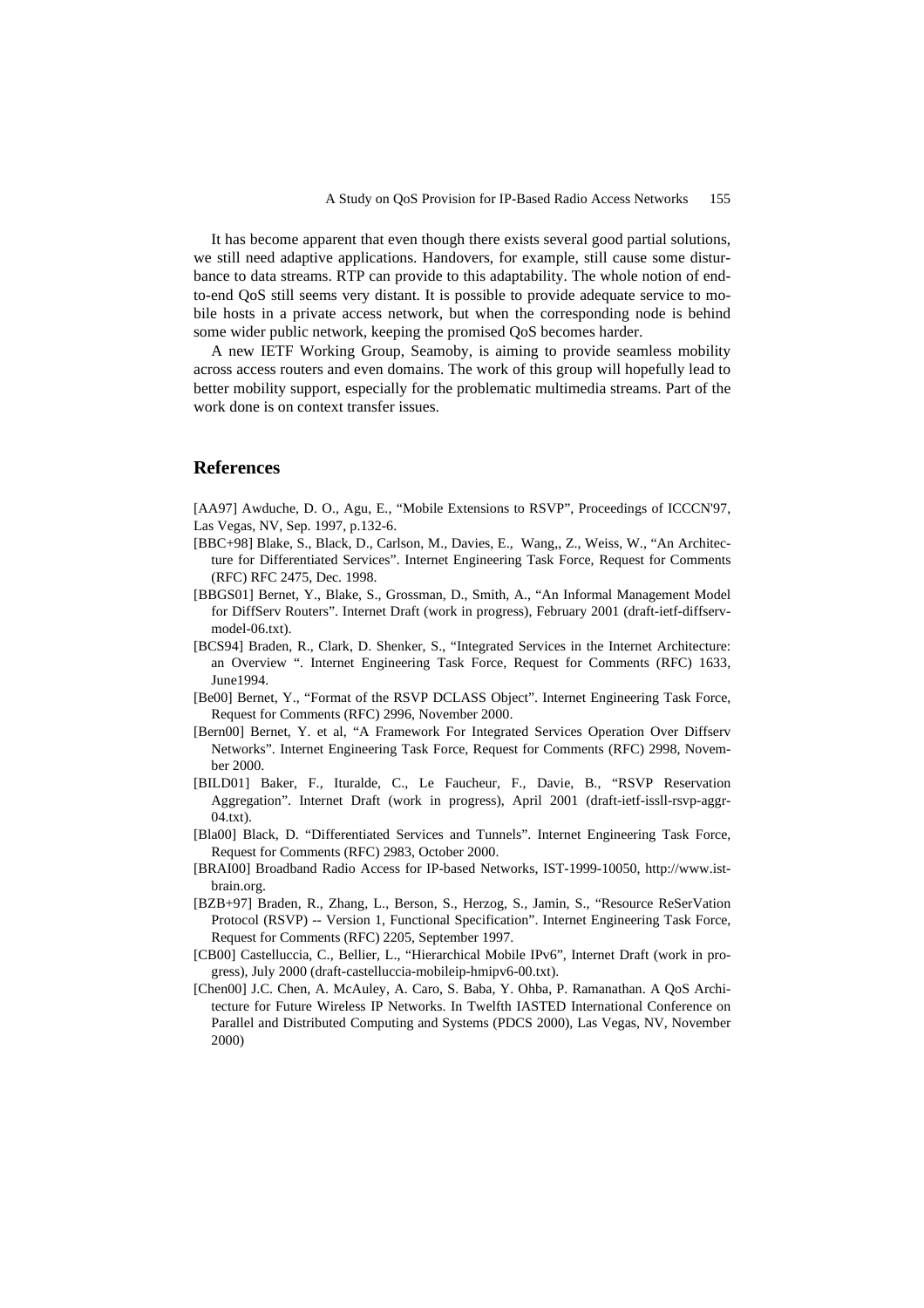- [CGK+00] Campbell, A., Gomez, J., Kim, S., Valko, A., Chieh-Yih Wan, Turanyi, Z., "Design, implementation, and evaluation of cellular IP". IEEE Personal Communications, Vol. 7, August 2000, pp. 42-49.
- [Das00] Das, S., Misra, A., Agrawal P., Das S.K., "TeleMIP: Telecommunications-Enhanced Mobile IP Architecture for Fast Intradomain Mobility", IEEE Personnal Communications, August 2000
- [El01] El-Malki, K., et.al. "Low Latency Handoff in Mobile IPv4". Internet Draft (work in progress), May 2001 (draft-ietf-mobileip-lowlatency-handoffs-v4-01.txt).
- [EM93] Elwalid, A. I., and Mitra, D. "Effective bandwidth of general markovian traffic sources and admisssion control of high-speed networks," IEEE/ACM Transactions on Networking, vol. 1, no. 3, pp. 329-343, June 1993.
- [EMS00] Eardley, P., Mihailovic, A., Suihko, T., "A Framework for the Evaluation of IP Mobility Protocols", In Pproceedings of PIMRC 2000, London, UK, September 2000.
- [GJP01] Gustafsson, E., Jonsson, A., Perkins, C,. "Mobile IP Regional Registration", Internet Draft (work in progress), March 2001 (draft-ietf-mobileip-reg-tunnel-04).
- [JP00] Johnson, D., Perkins, C., "Mobility Support in IPv6", Internet Draft (work in progress), November 2000 (draft-ietf-mobileip-ipv6-13.txt).
- [KMTV00] Keszei, C., Manner, J., Turányi, Z., Valko, A., "Mobility Management and QoS in BRAIN Access Networks". BRAIN International Workshop, King's College, London, November 2000.
- [Lee00] Lee et al., "INSIGNIA: An IP-based quality of service framework for mobile adhoc networks". Journal of parallel and distributed computing, Vol 60 no 4, pp 374-406, April 2000.
- [MB97] Mysore, J., Bharghavan, V., "A New Multicasting-based Architecture for Internet Host Mobility", Proceeding of ACM Mobicom, September 1997.
- [MH00] Metzler, J., Hauth, S., "An end-to-end usage of the IPv6 flow label". Internet Draft (work in progress), November 2000 (draft-metzler-ipv6-flowlabel-00.txt).
- [MHW+99] McCann, P., Hiller, T., Wang, J., Casati, A., Perkins, C., Calhoun, P., "Transparent Hierarchical Mobility Agents (THEMA)", Internet Draft (work in progress), March 1999 (draft-mccann-thema-00.txt).
- [Mont01] Montenegro, G., "Reverse Tunnelling for Mobile IP". Internet Engineering Task Force, Request for Comments (RFC) 3024, January 2001.
- [MP01] Malinen, J., Perkins, C., "Mobile IPv6 Regional Registrations", Internet Draft (work in progress), March 2001 (draft-malinen-mobileip-regreg6-01.txt).
- [MS00] El Malki, K., Soliman, H., "Fast Handoffs in Mobile IPv4", Internet Draft (work in progress), September 2000 (draft-elmalki-mobileip-fast-handoffs-03.txt).
- [MS00b] El Malki, K., Soliman, H., "Hierarchical Mobile IPv4/v6 and Fast Handoffs". Internet Draft (work in progress), March 2000, (draft-elmalki-soliman-hmipv4v6-00.txt)
- [MSA00] Mihailovic, A., Shabeer, M., Aghvami, A.H., "Multicast for Mobility Protocol (MMP) for emerging Internet networks", In Proceedings of PIMRC2000, London, UK, September 2000.
- [NS96] Naghshineh, M. and Schwartz, M. "Distributed call admission control in mobile/wireless networks," IEEE Journal on Selected Areas in Communications, vol. 14, pp. 711-717, May 1996.
- [OT01] O'neil, A., Tsirtsis, G., "Edge mobility architecture routeing and hand-off". British Telecom Technology Journal, Vol. 19, no 1. January 2001. (Available at: http://www.bt.com/ bttj/vol19no1/oneill/oneill.pdf)
- [OTC00] O'Neill, G., Corson, S., "Homogeneous Edge Mobility for Heterogeneous Access Technologies", Proceedings of the IPCN 2000, Paris, France, May 2000.